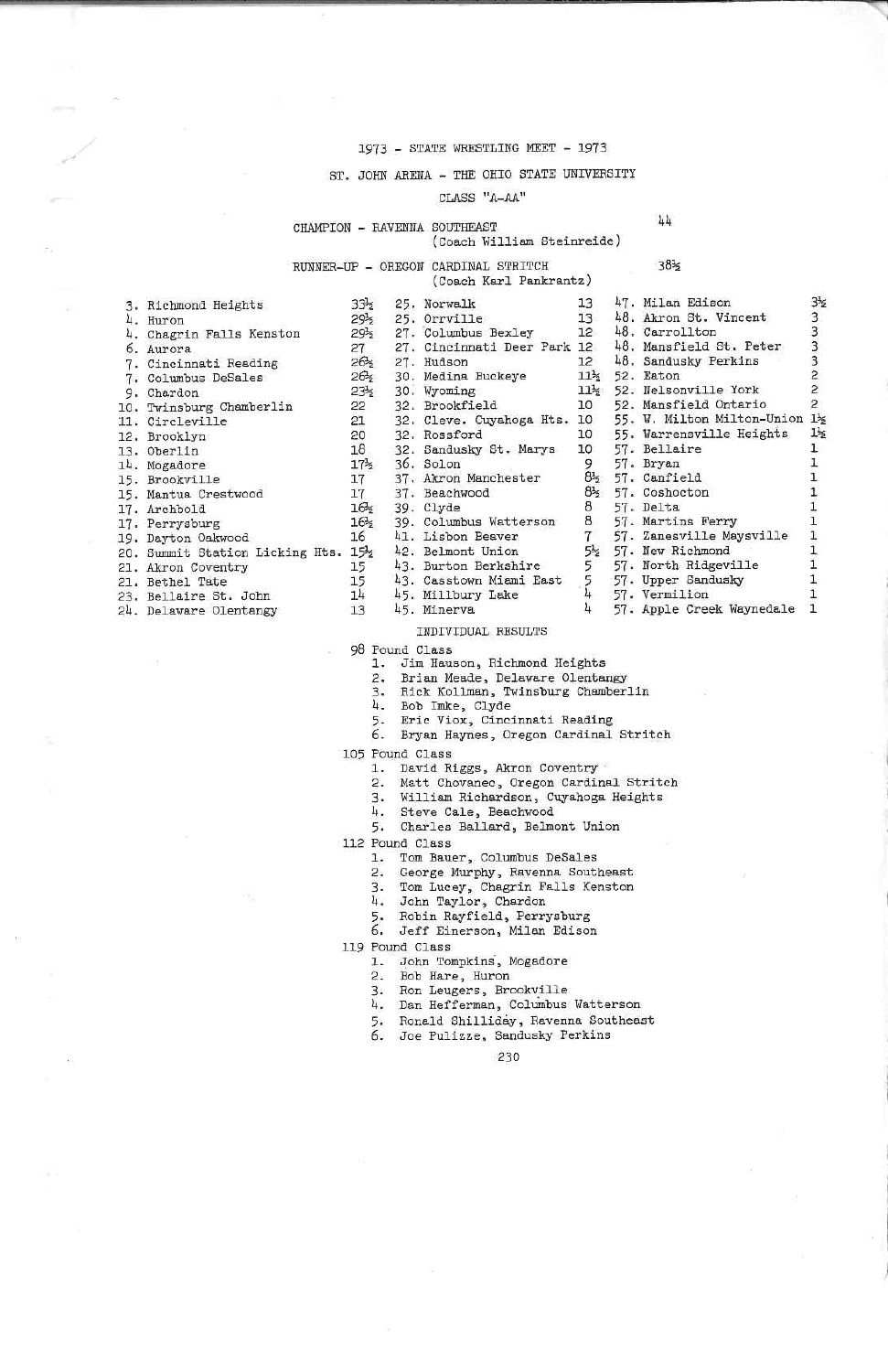- 126 Pound Class
	- 1. John Cowell, Archbold
	- 2. Neal McConnell, Hudson
	- 3. William Lang, Brooklyn
	- Andy DiSabato, Columbus DeSales 4.
	- 5. Tim Shannon, Huron
	- 6. Kerry Serage, Lisbon Beaver
		- 138 Pound Class
			- 1. Leroy Kemp, Chardon
			- 2. Jeff Coontz, Ravenna Southeast
			- 3. Jerry Metcalf, Perrysburg
			- 4. Don Bee, Bethel-Tate
			- 5. Dave Bush, Cincinnati Reading
			- 6. Dave Russell, Chagrin Falls Kenston
		- 145 Pound Class
			- 1. Paul Luther, Oregon Cardinal Stritch<br>2. Dick Engle, Cincinnati Reading
				-
			- 3. Mike Rooney, Solon
			- 4. Jerry Oberdove, Akron Manchester
			-
			- 5. Charles Wilson, Huron<br>6. George Cochran, Mansfield St. Peter
		- 155 Pound Class
			- 1. Jim Clark, Oberlin
			- 2. John Althans, Chagrin Falls Kenston
			- 3. Richard Luchette, Brookfield
			- 4. Dennis Baker, Ravenna Southeast
			- 5. Dennis Bihn, Oregon Cardinal Stritch
			- 6. Rick Delamatre, Huron
		- 167 Pound Class
			- 1. Todd Jindra, Aurora
			- 2. Bob Hegedish, Twinsburg Chamberlin
			- 3. Tim Schaefer, Medina Buckeye
			- 4. Rick Marx, Bethel-Tate
			- 5. John Robinson, Millbury Lake
			-
			- 6. Dave McKinney, Brookville
		- 175 Pound Class
			- 1. Bill Lewis, Summit Station Licking Heights
				- 2. Kriss Bowman, Orrville
				- 3. Mike Scott, Aurora
				- 4. Tim Finneran, Sandusky St. Mary
				- 5. Mark Hissa, Burton Berkshire
				- 6. Mike Sudsina, Huron
		- 185 Pound Class
			- 1. Terry Yerkic, Richmond Heights
				- 2. Lorenzo Baker, Columbus Bexley
				- 3. Gary Polzin, Rossford
			- 4. Ken Roberts, Wyoming
			- 5. Ron Writtenberry, Ravenna Southeast
			- 6. Jim DiFeo, Akron St. Vincent
		- Unlimited Class
			- 1. David Rodhe, Mantua Crestwood
			- 2. Rick Applegate, Cincinnati Deer Park
			- 3. Tom Frericks, Circleville
			- 4. Jim Ohlemacher, Norwalk
			- 5. Barney Taylor, Casstown Miami East
			- 6. John Strickland, Chagrin Falls Kenston
- 1. Dan Howell, Dayton Oakwood 2. Dave Kosky, Bellaire St. John 3. Dave Webb, Circleville
- 4. William Renton, Brooklyn

132 Pound Class

- 
- 5. David Mitcheson, Lisbon Beaver
- 6. Steve Fletcher, Cincinnati Reading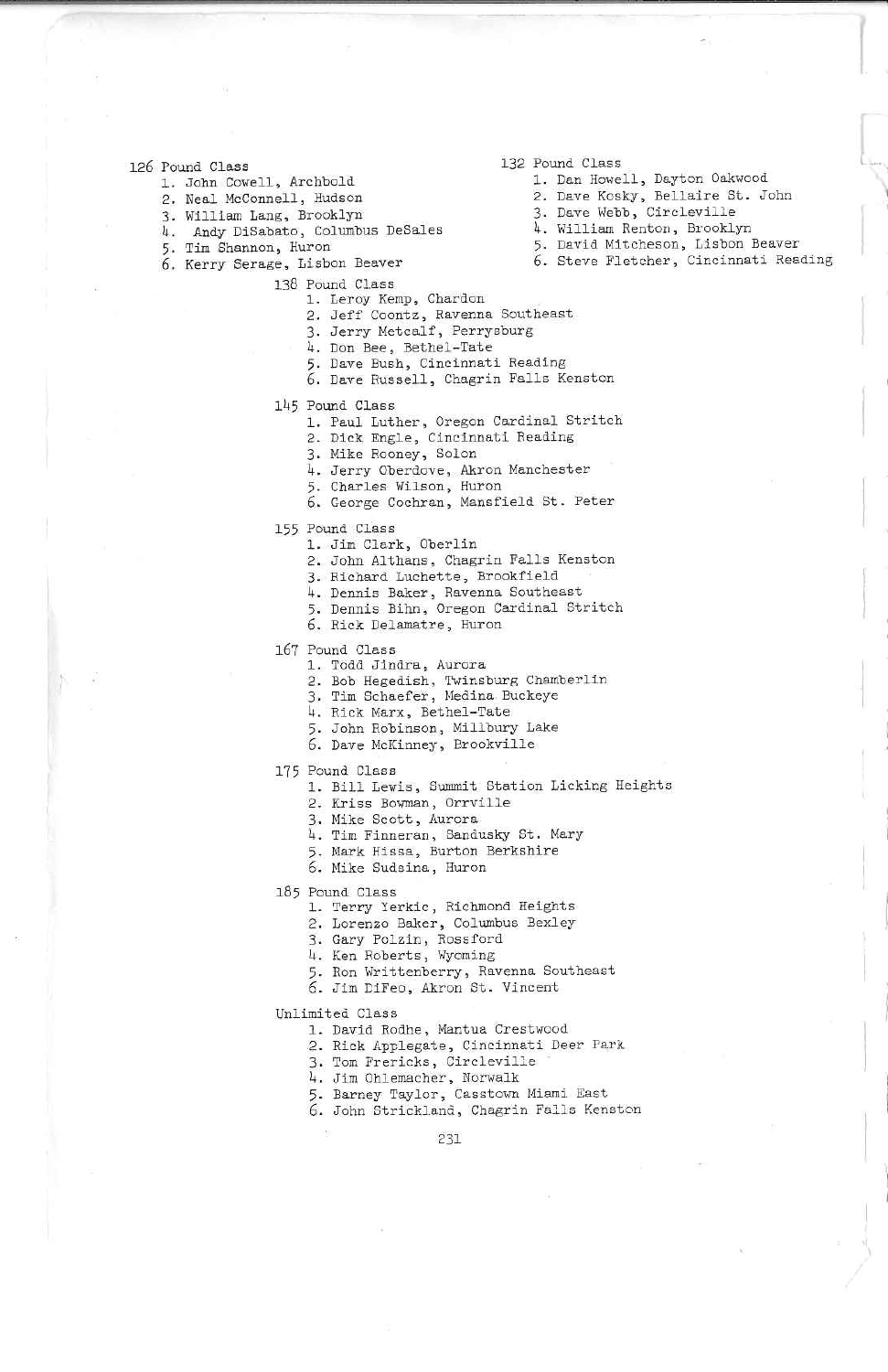## 1973 - STATE WRESTLING MEET - 1973

ST. JOHN ARENA - THE OHIO STATE UNIVERSITY

# CLASS "AAA"

### CHAMPION - ELYRIA (Coach Bill Pierson)

### RUNNER-UP - AKRON GARFIELD (Coach Robert

| 3. Mentor                             | $.33\frac{1}{2}$ | 28. Kent Roosevelt                |
|---------------------------------------|------------------|-----------------------------------|
| 4. Grove City                         | 26               | 28. Medina                        |
| 5. Cincinnati Oak Hills               | 24               | 30. Eastlake North                |
| 6. Galloway Westland                  | 23               | 30. Fairfield                     |
| 7. Cleveland John Marshall            |                  | 22% 30. Macedonia Nordonia        |
| 7. Cleveland South                    |                  | 22% 30. Parma Hts. Valley Forge 1 |
| 9. Parma Normandy                     | 22               | 34. Lyndhurst Brush               |
| 10. Dayton Wayne                      |                  | 21 35. Brunswick                  |
| 11. North Royalton Root               |                  | 20% 35. Mansfield Madison         |
| 12. Brecksville                       |                  | 18 35. Miamisburg                 |
| 13. Cuyahoga Falls                    | 17               | 35. Strongsville                  |
| 13. Dayton Roosevelt                  |                  | 17 39. North Canton Hoover        |
| 15. Cincinnati Mt. Healthy            |                  | 16 40. Akron South                |
| 15. East Cleveland Shaw               | 16               | 40. Ashtabula Edgewood            |
| 15. North Olmsted                     | 16               | 40. Bay Village                   |
| 18. Cincinnati Elder                  | 15 <sub>2</sub>  | 43. Toledo Bowsher                |
| 19. Centerville                       |                  | 15 43. Troy                       |
| 19. Chesterland W. Geauga             |                  | 15 45. Madison                    |
| 19. North Canton Oakwood 15 46. Xenia |                  |                                   |
| 19. Youngstown Boardman               |                  | 15 47. Canton McKinley            |
| 23. Worthington                       | 13               | 47. Maumee                        |
| 24. Columbus Franklin Hts.            |                  | 12% 47. Toledo Start              |
| 25. Cincinnati Withrow                | 12               | 50. Middleburg Hts. Midpark       |
| 25. Delaware Hayes                    |                  | 12 51. Canton Glenwood            |
| 25. Garfield Heights                  | 12               | 51. Cincinnati Finneytown         |
|                                       |                  | INDIVIDUAL RESULTS                |

p.

|                | Harvey) |                                         |                |
|----------------|---------|-----------------------------------------|----------------|
| L1.            |         | 51. Cincinnati Western Hills 3          |                |
| L1.            |         | 51. Louisville                          |                |
| LO             |         | 51. Maple Heights                       |                |
| LO             |         | 51. Toledo St. Johns                    |                |
| LO.            |         | 51. Warren Harding                      |                |
| LO             |         | 58. Akron Buchtel                       |                |
|                |         | $9\frac{1}{2}$ 58. Akron North          |                |
| 9<br>9<br>9    |         | 58. Lancaster                           |                |
|                |         | "58. Marietta                           |                |
|                |         | 58. Reynoldsburg                        |                |
| $\overline{9}$ |         | 58. Richfield Revere                    | $\overline{c}$ |
|                |         | 8 <sup>1</sup> 2 64. Columbus Whetstone | $1\frac{1}{2}$ |
| 8              |         | 65. Bellevue                            | 1              |
| 8              |         | 65. Cambridge                           | 1              |
| 8              |         | 65. Cincinnati St. Xavier               | 1              |
| 7              |         | 65. Clayton Northmont                   | 1              |
| $\tau$         |         | 65. Fairborn Park Hills                 | 1              |
| 6              |         | 65. Lakewood St. Edward                 | $\mathbf{1}$   |
| $5\frac{1}{2}$ |         | 65. New Philadelphia                    | $\mathbf{I}$   |
| 5554           |         | 65. Oregon Clay                         | 1              |
|                |         | 65. Parma Senior                        | $\mathbf{1}$   |
|                |         | 65. Tallmadge                           | $\mathbf{1}$   |
|                |         | 65. Tol. St. Francis DeSales            | ı              |
| 3              |         | 65. Wash, C.H. Miami Trace              | 1              |
| 3              |         | 65. Westerville                         | $\mathbf{1}$   |

36

 $34$ 

98 Pound Class

- 
- 1. Tom Edwards, Galloway Westland<br>2. Gary Branham, Columbus Franklin Heights
- 2. vary pramma, volument av Substantin mergered<br>3. Hollis Frierson, Cleveland John Marshall<br>4. Kenneth Redd, Elyria<br>5. Robert Hogle, Toledo Start<br>6. Andy Daniels, Akron Buchtel
- 
- 
- 
- 105 Pound Class
	- 1. Rick Pierson, Mt. Healthy
	- 2. Bob Longmire, Cincinnati Withrow
	-
	- 3. Bob Liptak, Mentor<br>4. Bill McClintock, Brunswick
	-
	- 5. Jerald Reid, Cuyanoga ......<br>6. Milan Yakovich, Parma Normandy

112 Pound Class

- 1. Mike Walsh, North Olmsted
	- 2. Bruce Hambrick, Delaware Hayes
	- 3. Kim Victor, Menter
	- Don Burgoon, North Canton Hoover<br>Pat Maginn, Maumee  $\overline{4}$ .
	- 5.
- 6. Tom Brainard, Toledo St. John